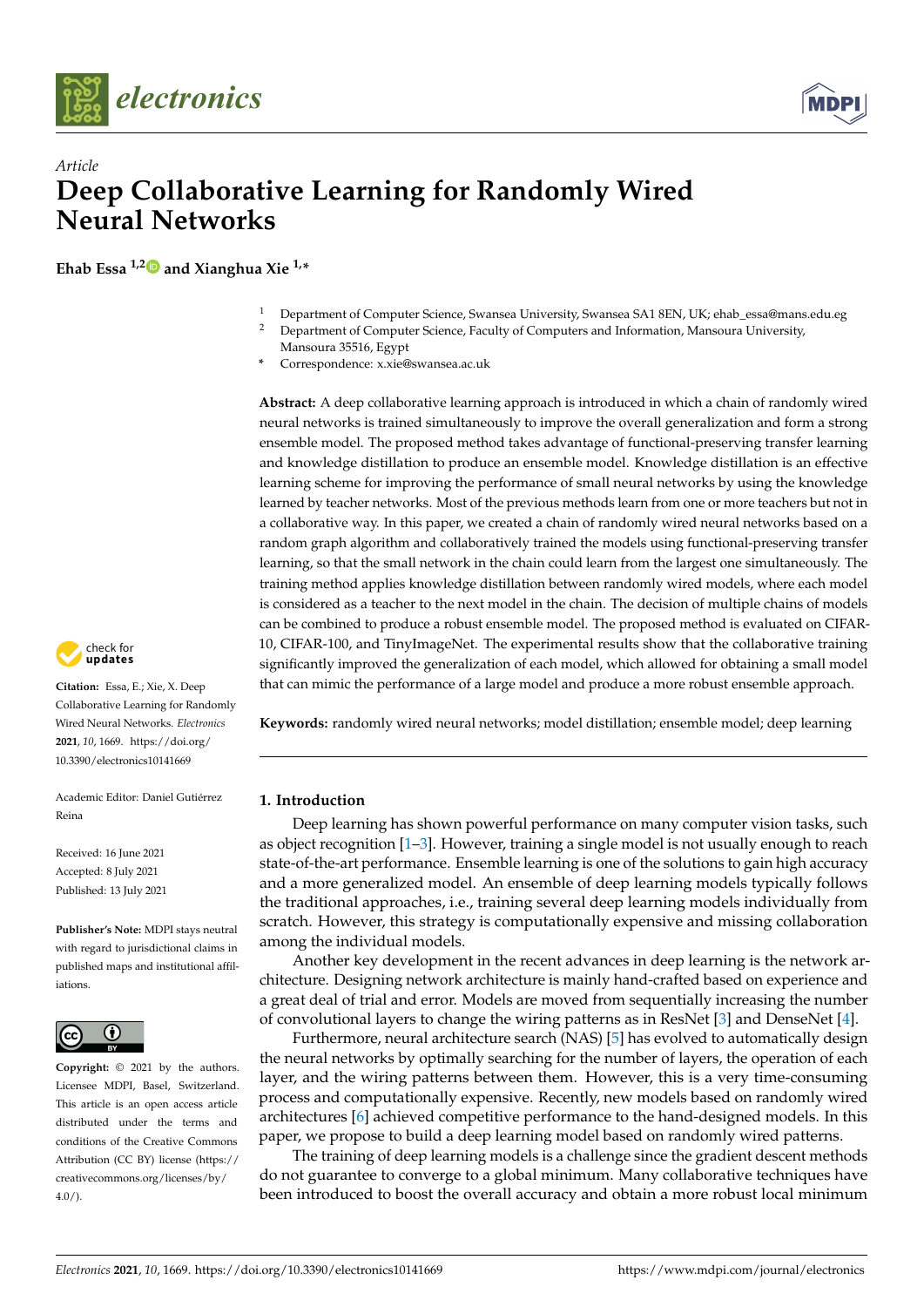than a single model can. The collaboration between deep learning models could have different forms, such as parameter sharing, auxiliary training, model distillation, and function-preserving transfer learning. In parameter sharing, different models share weights during training.

These models could form a tree-like architecture [\[7\]](#page-13-5). However, these models have limited flexibility in terms of neural architecture. The auxiliary training is performed by adding auxiliary classifiers to some intermediate layers of a very deep network [\[1\]](#page-13-0). However, it was shown  $[8]$  that auxiliary classifiers had no clear improvement in accuracy or convergence. In model distillation [\[9\]](#page-13-7) and function-preserving transfer learning [\[10](#page-13-8)[,11\]](#page-13-9), the knowledge learned by one model is transferred to another model to facilitate the training process.

The main difference is in the method of transfer learning. Model distillation is usually used in compression by transferring knowledge from a large network to a smaller one in order to improve the performance of the smaller (i.e., student) network. In contrast, function-preserving transfer learning attempts to learn a large network from a smaller one with function-preserving. However, these methods require separate training phases without collaboration that cause more training time to have a very large teacher model.

Recently, co-distillation or online distillation techniques [\[12–](#page-13-10)[15\]](#page-13-11) have been more attractive since these simplify the training process to a single-stage, where a group of models is trained simultaneously to learn from the ground-truth and distill knowledge from each other. This enables the deployment of small robust models on small devices, such as mobile phones or other edge devices. In this paper, a novel co-distillation technique is introduced to effectively train a set of randomly wired neural networks.

We propose deep collaborative learning for training models that are sharing some parts of the network architecture. Deep collaborative learning (DCL) aims to train two or more deep learning models in a collaborative way such that each model is sharing its knowledge with at least one other model for better generalization in contrast to the traditional methods, which train all the models individually before integrating the decisions of each model. We create a chain of random neural network models that are simultaneously trained to solve the task together. Each model is working as a teacher to the next model in the chain.

The collaborative training is achieved by transferring knowledge with functionpreserving from the model labeled as a teacher after training for a few iterations to the next model labeled as a student, which continues until the end of the chain. The whole process is repeated until the training of each model is converged. This training strategy significantly improved the performance of each model in the chain compared to training each model individually. Figure [1](#page-1-0) shows the components of the proposed system.

<span id="page-1-0"></span>

**Figure 1.** The components of the proposed system. First, we collect the training labeled data. Second, a chain of randomly wired models is created. Third, the models are mapped to neural networks and, then, trained collaboratively. Finally, we produce a set of models that are co-distillation. We could also produce a multiple set of random models and combine them to form a robust ensemble model.

The main contributions of this paper can be summarized as follows. First, the paper provides a novel way to create an ensemble model generated from a random graph al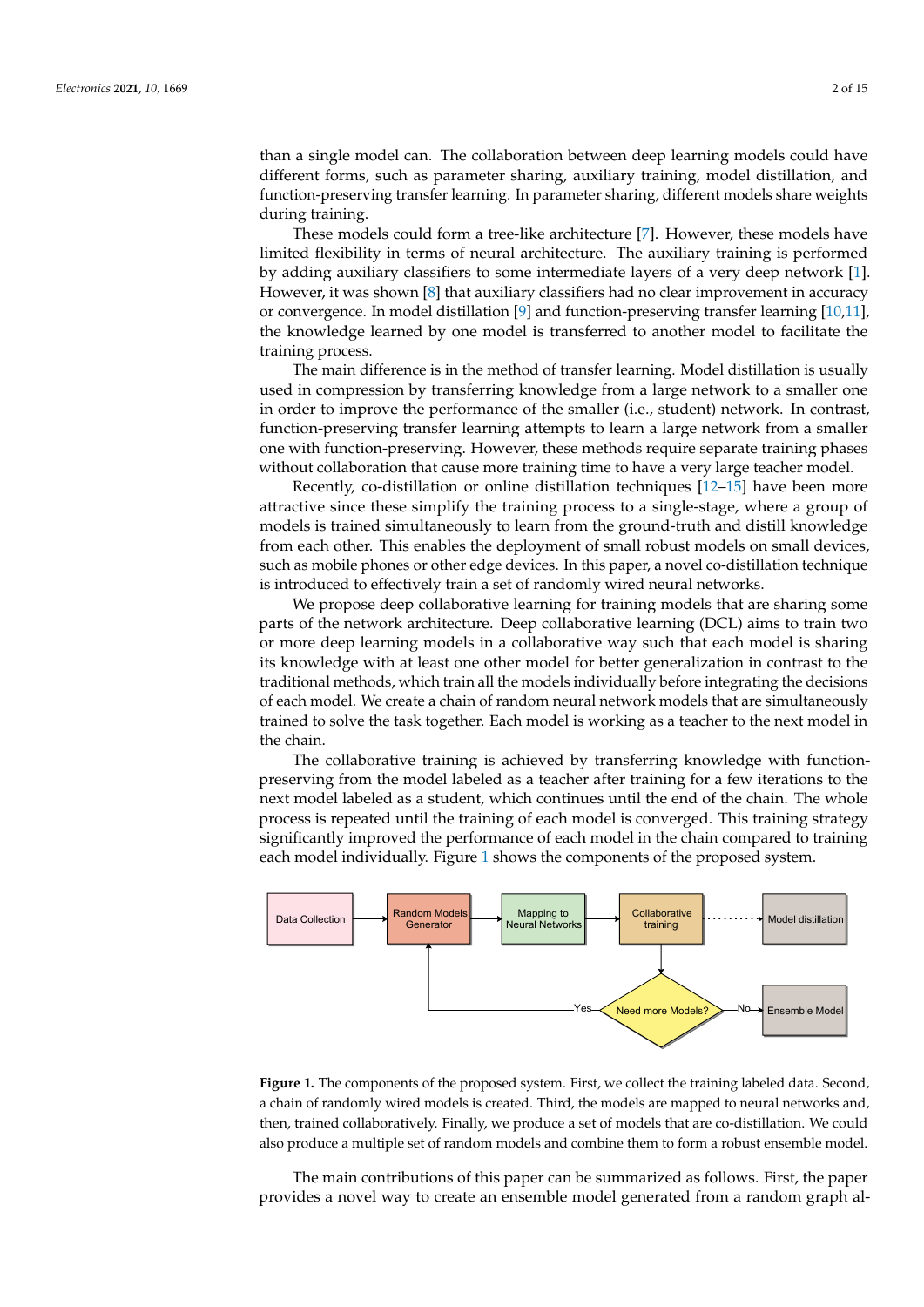gorithm. The proposed method is different from all existing ensemble methods, which are either based on traditional approaches, such as bagging, or implicitly creating an ensemble, such as dropout. Second, the paper provides a novel way to train the generated ensemble model by introducing collaboration between models. This shows significant improvement of the training models compared to the independent training of models. Third, the paper provides a novel model distillation approach in which the smallest model has a similar performance to the largest model in the generated model chain with a much smaller number of parameters. Fourth, the experiments are accomplished on three datasets (CIFAR-10, CIFAR-100, and TinyImageNet) to validate and show the significance of the proposed method.

The rest of this work is structured as follows. In Section [2,](#page-2-0) the related work is introduced. Section [3](#page-3-0) explains the details of the proposed method. The experimental results and discussion are provided in Section [4.](#page-9-0) Finally, Section [5](#page-12-0) concludes the paper.

#### <span id="page-2-0"></span>**2. Related Work**

Ensemble learning is traditionally used to improve the overall generalization of the machine learning model by combining a set of diverse models to make the final decision. The diversity among the models could be injected by using different sub-sampling of the training data or stacking different models together. However, these general ensemble strategies are not taking deep learning capabilities into account.

Creating an ensemble of deep learning models can be categorized into implicit and explicit ensemble approaches. In explicit ensemble approaches, a set of deep models is explicitly created and trained separately. In order to improve the training process, in [\[16\]](#page-13-12), the authors introduced the MotherNets model where a mother model was created from an ensemble by capturing the structural similarity and trained from scratch. Then, the learned model was transferred to the ensemble using function-preserving transformations. The models in the ensemble were then trained using bagging. However, the accuracy of each model was degraded compared to the MotherNets at the beginning of training and needs several iterations to recover.

Our method is close to this one. However, we introduce collaborative learning to train all models simultaneously. This strategy shows a significant improvement in the performance of each model. In [\[12\]](#page-13-10), the authors proposed a deep mutual learning (DML) method to train an ensemble of models by adding a loss function to match the class posterior probability of all models in the ensemble. In this paper, we propose transfer learning with functional-preserving as a way of communication between models.

In implicit ensemble approaches, an ensemble is generated by training a single model with multiple training options. Dropout [\[17\]](#page-13-13) is implicitly creating an ensemble of different sub-networks of a single model by dropping out a set of hidden nodes randomly on each iteration during training. DropConnect [\[18\]](#page-13-14) works similarly, but it drops out weights instead of nodes during training. Then, the stochastic depth method [\[19\]](#page-13-15) is proposed, which shortens the network during training by randomly dropping layers instead of nodes or weights and replacing them with identity functions. This implicitly creates an ensemble of networks with different depths during the testing time.

Recently, Snapshot ensemble [\[20\]](#page-13-16) was introduced to generate an explicit ensemble from a single training process by tacking snapshots at various local minima produced by using a cyclic annealing schedule. The implicit ensemble is usually seen as a regularization method to reduce overfitting. Moreover, it can be used along with an explicit ensemble approach.

Knowledge distillation refers to training a smaller model (i.e., a student) to mimic the performance of a large model or an ensemble (i.e., a teacher). The student model is trained with an additional loss function to prompt the model to be identical to the teacher model. Various distillation methods have been introduced to examine different types of loss functions [\[21](#page-13-17)[,22\]](#page-13-18), different forms of teacher model [\[23](#page-13-19)[,24\]](#page-13-20), and the best way to train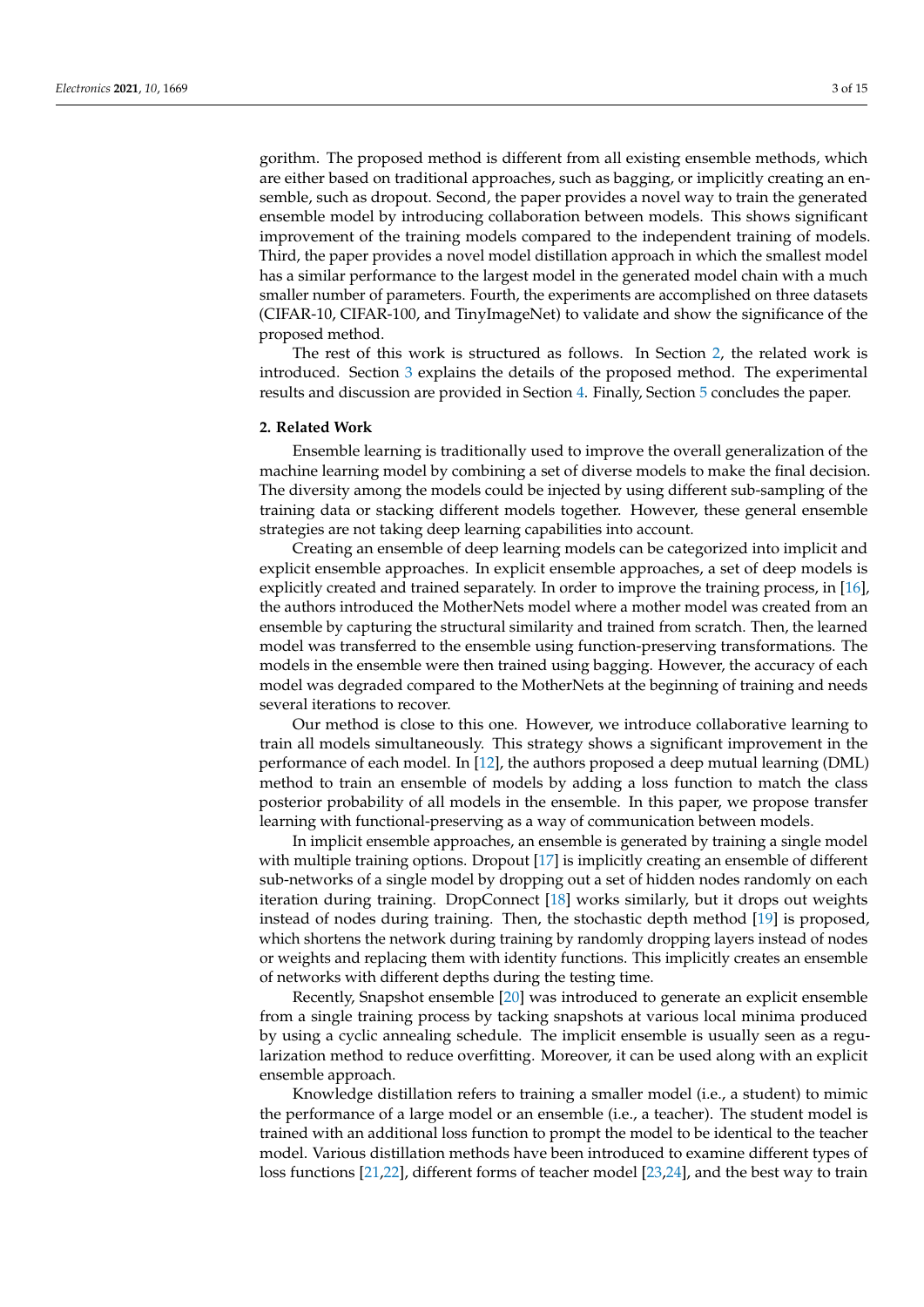the student model [\[25](#page-13-21)[,26\]](#page-14-0). For example, in [\[27\]](#page-14-1), the authors introduced an approach (called AvgMKD) to distill knowledge from multiple teachers.

They integrated softened outputs of each teacher equally and imposed constraints on the intermediate layers of the student models using the relative dissimilarity learned from the teacher networks. However, by treating each teacher equally, the differences between teacher models could be lost. In [\[14\]](#page-13-22), authors proposed an adaptive multi-teacher knowledge distillation method (named AMTML-KD) that extended the previous method by adding an adaptive weight for each teacher model and transferring the intermediatelevel knowledge from hidden layers of the teacher models to the student models.

Another distillation variant is co-distillation [\[12](#page-13-10)[,13\]](#page-13-23) where the teacher and student had the same network architecture and were trained in parallel using distillation loss before any model converged. It has shown improvement in the speed of model training and its accuracy. Zhang's method [\[12\]](#page-13-10) can be seen as co-distillation of models that have different architectures. Our proposed method can be seen as the co-distillation of randomly generated models, but the distillation method is using transfer learning instead of an extra loss function.

Knowledge transfer is another student–teacher paradigm, where the knowledge is transferred by passing the parameters of each layer of a trained teacher model to the student model as initialization before beginning training the student model. The knowledge is transferred from a smaller model to a larger model with function preserving transformations to accelerate the training of the student model. The expansion of the student network can be achieved by increasing its depth, width, or kernel size. Net2Net [\[10\]](#page-13-8) expands the depth of the teacher model by adding new layers with identity functions, while Network Morphism [\[11\]](#page-13-9) derives the new kernels after expanding the model that preserves the function of the teacher model.

In this paper, we used knowledge transfer to train the the models generated by a random graph algorithm. We construct a chain of random-based models and train collaboratively with function-preserving transformations where each model is working as a teacher model to the next model in the chain. The knowledge transfer allows us to train each model in the chain based on the knowledge of each other and, therefore, go beyond the local minima.

## <span id="page-3-0"></span>**3. Proposed Method**

Figure [2](#page-3-1) shows an overall view of the proposed system. We creat a set of chains of randomly wired neural network models. In each chain, a large random model is defined based on a random graph algorithm and then iteratively pruned to create a set of small random models. These models are mapped to neural networks and trained collaboratively using functional-preserving transfer learning. Finally, the models in all chains are combined to form a robust model.

<span id="page-3-1"></span>

**Figure 2.** The proposed system overview. First, multiple sets of a chain of randomly wired models are created. These models are mapped to neural networks and trained collaboratively using functional-preserving transfer learning. Finally, the models in all chains are combined to form a robust ensemble model.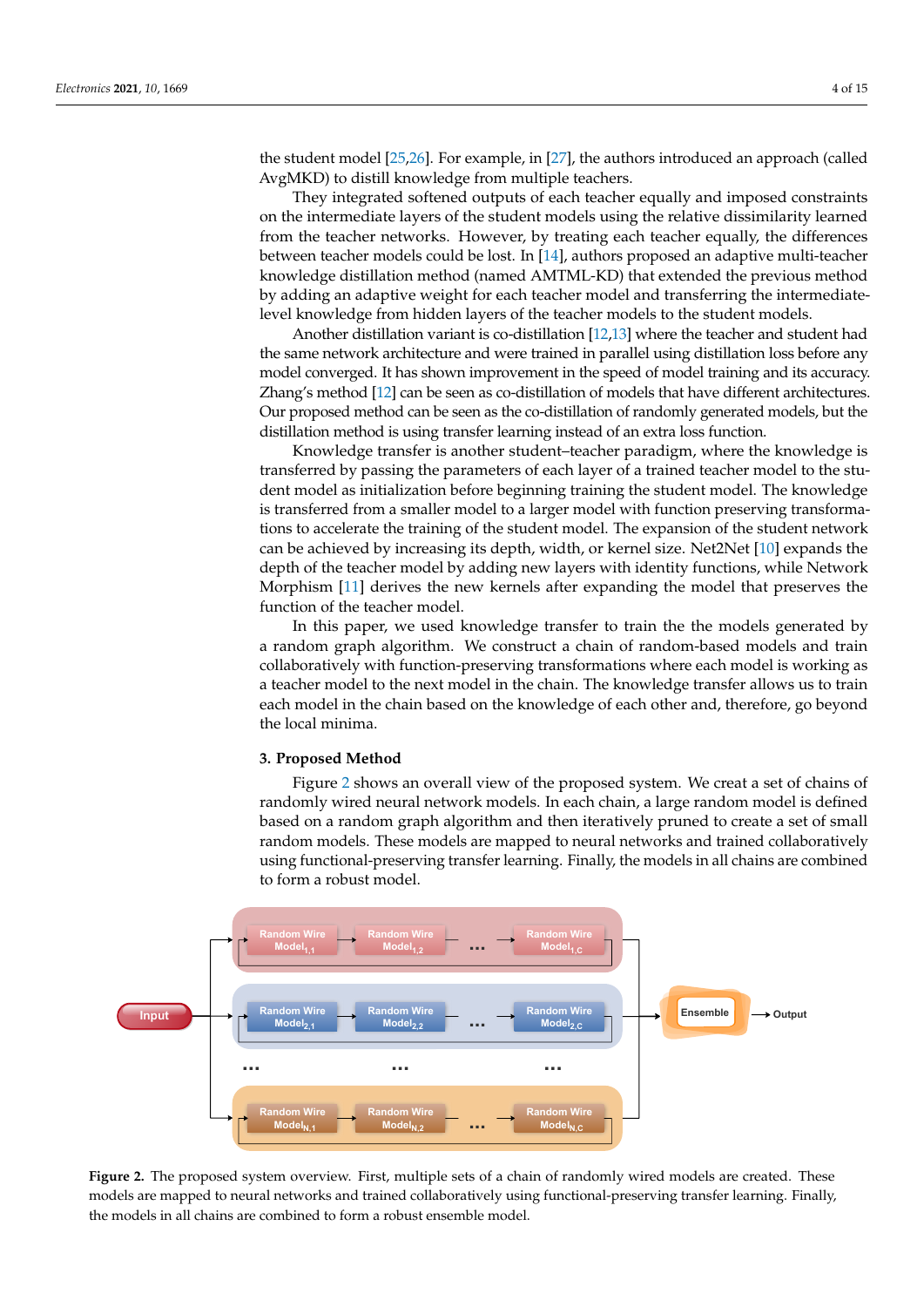#### <span id="page-4-1"></span>*3.1. Randomly Wired Neural Networks*

Finding the optimal neural network architecture is challenging and usually requires careful hand designing of neural network blocks. Defining how network wiring is achieved is one of the reasons for the recent advances of deep learning models. Early deep learning models have series-like wiring where a set of convolutional blocks are connected sequentially.

Each convolutional block has one or more convolutional layers with non-linear activation functions and is followed by a pooling layer for spatial downsampling. By exploring more in connectivity patterns, models, such as ResNet and DenseNet, have achieved superior performances in many computer vision tasks. Another way to investigate the wiring patterns is by using NAS to search for both the wiring and operation in each block. However, the wiring patterns in all these models are manually designed, and the searching space is limited to a small subset of all possible connections. In this paper, we adopted a randomly wired method [\[6\]](#page-13-4) to generate network architecture.

In randomly wired neural networks, the wiring patterns between neural network blocks are generating based on a random graph algorithm. First, the method generates a random graph based on one of these algorithms: Erdos-Renyi (ER) [\[28\]](#page-14-2), Barabasi-Albert (BA) [\[29\]](#page-14-3), or Watts-Strogatz (WS) [\[30\]](#page-14-4). This graph is composed of a number of nodes and edges between them without any restriction about how the graph is generated. Then, the generated graph is mapped to functional neural networks and finally trained on the input data. In this paper, we used the WS model to generate a random graph. The WS model generated a graph that had small-world network properties.

This works by creating a ring network of *N* nodes where each node is connected to its nearest *K* neighbors that are equally distributed on both sides of the node, followed by probabilistic rewiring the rightmost edges of every node in the graph to the target node. Rewiring is achieved by uniformly selecting a random target node without creating any self-loop or duplicated edge. The generated random graph is converted to a directed graph by simply making the edge direction from the node that has the lower-index to the higher-indexed node where each node has an index that is assigned sequentially in clockwise order.

In the mapped neural networks, the edges of the generated random graph define the direction of data flow in the neural network. Each node corresponds to a convolutional block that consists of four layers: ReLU activation, 2D-convolution, batch normalization, and dropout. The convolutional operation is performed by a  $3 \times 3$  kernel. The output feature map  $x_j$  at node  $\ell$  is defined by convolving kernel  $k_{i,j}^{\ell}$  with the aggregated input feature map  $x_i^{\ell}$  as follows:

$$
x_j^{\ell} = \sum_i x_i^{\ell} * k_{i,j}^{\ell} + b_j^{\ell}
$$
 (1)

where  $b_j^{\ell}$  is the bias term. The feature maps generated by the convolution operation go through batch normalization for better regularization. Batch normalization is normalizing the feature maps with the mean and standard deviation of the mini-batch. The dropout layer is helpful in reducing the over-fitting problem by randomly removing a specified proportion of nodes during training the network. Any node has one or more input and also one or more output edges. The input of each node is aggregated as a weighted sum of all the input feature maps  $x^n$  where weights  $w^n$  are positive and learnable parameters and then go through ReLU activation  $\sigma$  as follows:

<span id="page-4-0"></span>
$$
x^{\ell} = \sigma(\sum_{n} x^{n} \cdot w^{n})
$$
 (2)

ReLU returns zero if it receives a negative value or the input value itself otherwise.

$$
\sigma(z) = \max(0, z) \tag{3}
$$

The output edges are carried by the same copy of the computations accomplished by the node. The random graph could have some input nodes and some output nodes. To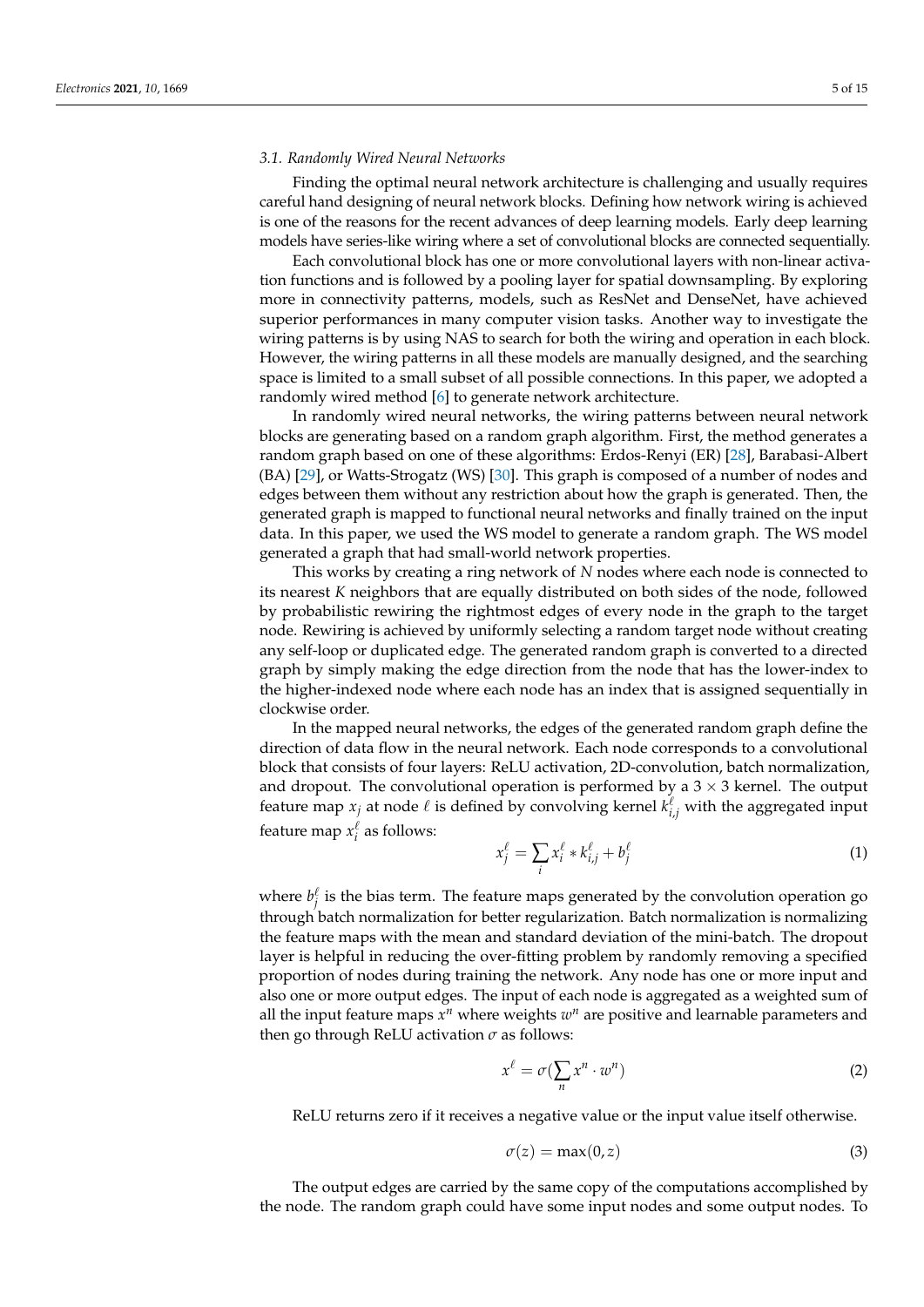maintain the data flow, each input node receive the same data that comes from the previous layer or stage. For the output nodes, an average of all the output nodes is computed and transferred to the next stage in the full neural network model.

The deep learning model usually consists of many stages that gradually decrease the size of the feature map. Here, each stage is represented by a random graph that is stacked together to form the model. Figure [3](#page-5-0) shows the architecture of a randomly wired neural network. It starts with one  $3 \times 3$  convolutional layer, batch normalization, and convolutional block. Then, for each stage, a random graph is generated and mapped to the neural network space. The final layers are a  $1 \times 1$  convolutional block, global average pooling, and a softmax layer. The softmax layer is defined by applying the exponential function to each element  $z_i$  of the input vector  $z$  and normalizing the result:

$$
f(z)_i = \frac{e^{z_i}}{\sum_{j=1}^K e^{z_j}}
$$
 (4)

where *K* is the number of classes. The number of filters is gradually increased, starting from 78 for the first two convolutional layers, and then the number is increased by a factor for each stage. The number of filters is set to 1280 at the final convolutional layer before the global average pooling.

<span id="page-5-0"></span>

**Figure 3.** The architecture of a randomly wired neural network.

#### *3.2. Deep Collaborative Learning*

DCL refers to a set of deep learning models that are collaboratively learning from each other. DCL includes three concepts creating function-preserving models, swapping teacher– student training, and forming an ensemble model. First, a chain of deep random models is created based on the idea of function preserving transformations across models. This chain of deep random models is generated from one large random deep model by iteratively removing nodes from the previous model in the chain. The chain-like construction allows transferring knowledge previously acquired by a smaller model to a larger one to improve the performance of each other.

The models in the chain are trained together using teacher–student learning to reduce the degradation of the knowledge transfer. Each model is working as a teacher to the next model in the chain, where the smallest model is at the beginning of the chain and the largest model is at the end. A set of chains of models can be combined to build an ensemble model that improves the final performance on different image classification tasks. The ensemble of chains differs from traditional ensemble methods.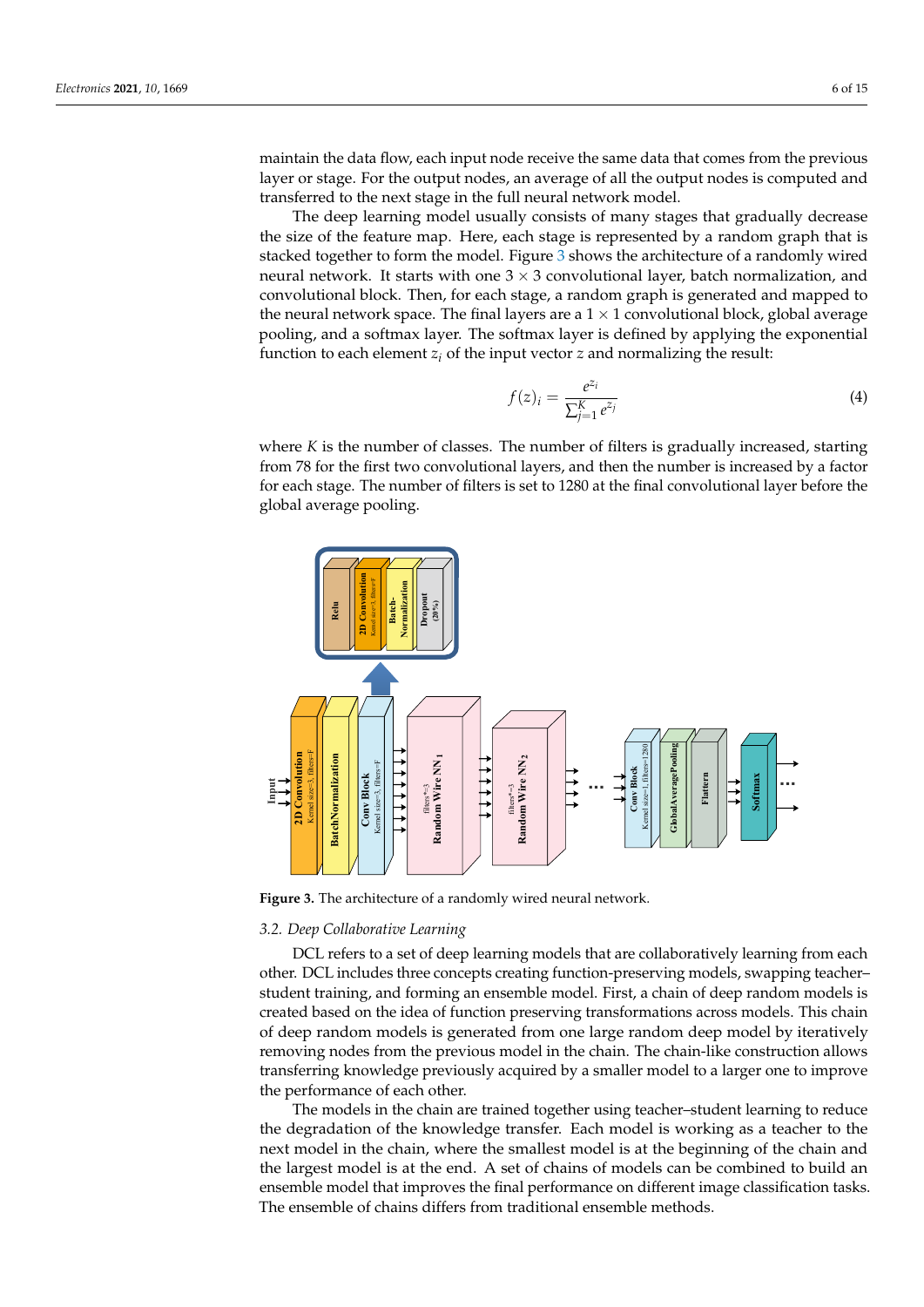First, it requires a lower number of models to achieve decent results. The diversity between models is achieved by a simple change in the model architecture compared to using data sub-sampling techniques or having more complex architecture, and finally our ensemble model can converge faster than the traditional ensemble methods.

# 3.2.1. Function-Preserving Models

The idea of function-preserving transformations has been introduced in Net2Net and Network morphism [\[10](#page-13-8)[,11\]](#page-13-9) where a teacher model (i.e., small model) was fully trained on the training set and then transferred its knowledge to a student model (i.e., large model) that preserved the same functionally of the teacher model. The student model could be larger than the teacher model in the number of feature maps (i.e., wider), the number of layers (i.e., deeper), or increasing the kernel size. However, these methods were applied to hand-designed deep learning models that were trained separability without collaboration. In this paper, we propose function-preserving transformation in chain-like random deep models that are collaborative learning.

We started by generating a large random graph model with *N* nodes and iteratively pruning nodes from the random graph until reaching the base graph to create a chain of models. The pruned node was selected randomly from any graph node except the output nodes. Since the graph may have many input nodes, the input nodes can be pruned. The edges of the pruned node that connect to its input and outputs nodes were also removed. In order to maintain the graph structure, new edges were defined to connect the input and output nodes of the pruned one directly if there was no existing connection.

These new edges were added to both the pruned graph and all the previous graphs to assure that the pruned (i.e., smaller) graph was a part of the all larger graphs to facilitate the function-persevering transfer learning. The pruned node is now considered as a newly added node in the original graph. This new node was added as an input to some existing nodes according to the edges between them. Equation [\(2\)](#page-4-0) can be redefined as:

$$
x^{\ell} = \sigma(\sum_{n} x^{n} \cdot w^{n} + x^{new} \cdot w^{new})
$$
\n(5)

where  $x^{new}$  is the feature map of the new node, and  $w^{new}$  is the weight. The  $w^{new}$  is initially set to zero; however, it is learnable during the training process.

The created new graph is now the same as the original graph but without the pruned nodes and its connections. The pruned graph has a number of nodes equal to *N* − 1. The process was repeated until reaching the base graph, which is the graph with the smallest number of nodes. The chain generator algorithm is given in Algorithm [1.](#page-7-0) After creating the chain of random graphs, this was mapped to deep learning models as described in Section [3.1.](#page-4-1) Figure [4](#page-7-1) shows a demo of a chain of random models. Here, a random graph of six nodes was created and iteratively pruned one node each time (two times).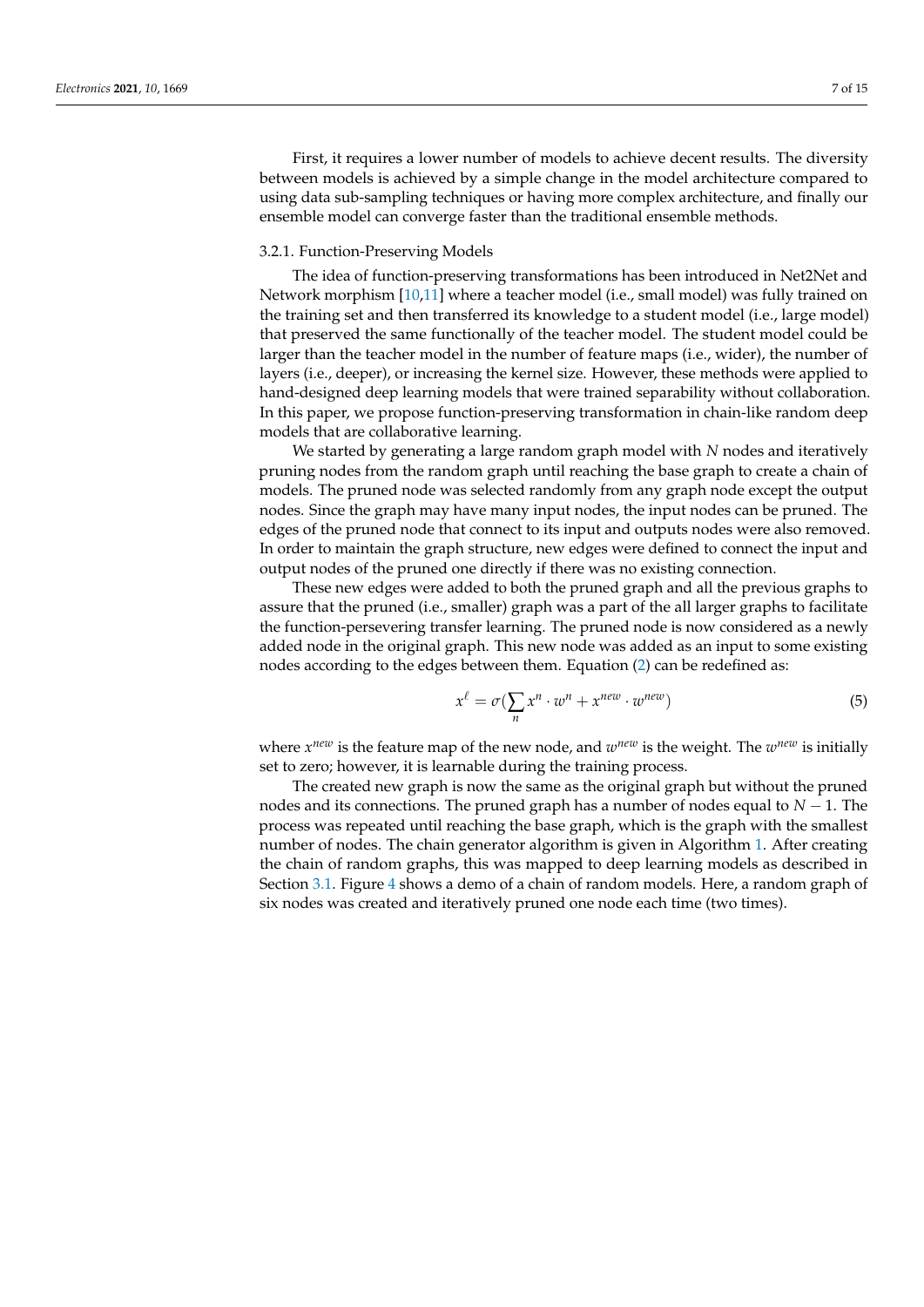<span id="page-7-1"></span>

**Figure 4.** An example of a chain of random models. (**a**) The first generated random graph has six nodes and one input (number 0) and one output (number 5). (**b**) The random graph after removing node number 1. (**c**) The random graph after removing node number 4. The compensating edges (shown in red color) will be added later to all previous graphs.

| <b>Algorithm 1:</b> Generate a chain of random models                       |
|-----------------------------------------------------------------------------|
| <b>Input</b> : N: number of nodes; C: chain length; S: number of stages     |
| <b>Output:</b> A chain of random graph                                      |
| for $i \leftarrow 1$ to S do                                                |
| Generate a random graph G with N nodes.                                     |
| $E[i][1] = G; t=1$                                                          |
| while $t < C$ do                                                            |
| $t = t + 1;$                                                                |
| Randomly pick one node $P$ from the graph that satisfy selection condition. |
| Identify the input nodes $P_{in}$ and output nodes $P_{out}$ of node P.     |
| Create new edges between $P_{in}$ and $P_{out}$ and set to D.               |
| Prune node $P$ and its input and output edges.                              |
| Create new graph $G_{tmp}$ from the remaining nodes and edges.              |
| $E[i][t] = G_{tmp}$                                                         |
| Update edges of graphs $E[i][t-1], \ldots, E[i][1]$ by D.                   |
|                                                                             |

## <span id="page-7-0"></span>3.2.2. Collaborative Learning

In our method, the chain of models is trained jointly and in a collaborative way. Starting from the base model, each model in the chain is working as a teacher to the next model until reaching the largest model at the end of the chain. The learning is accomplished in a close loop where the last model passes its knowledge to the first model, and this process is repeated until the training convergence. The collaborative learning strategy is to transfer the knowledge of the model gained after a few epochs of training to the next model. Since the teacher model is already included in the student model, this transfer learning with function-preserving is possible.

The neural network blocks in both models are mapped based on matching nodes between the two random graphs that the models are built accordingly. Initially, all the edge weights are set to zero and convolutional kernels are randomly defined. After a few epochs, all the learned edge weights and kernels are copied to the next model to be trained for a few epochs and so on. This is repeated until training convergence, where each model has resumed its training from the last epoch reached.

The collaborative training algorithm is presented in Algorithm [2.](#page-8-0) The list of random graphs *E* needs to be inverted; therefore, we begin training with the smallest model.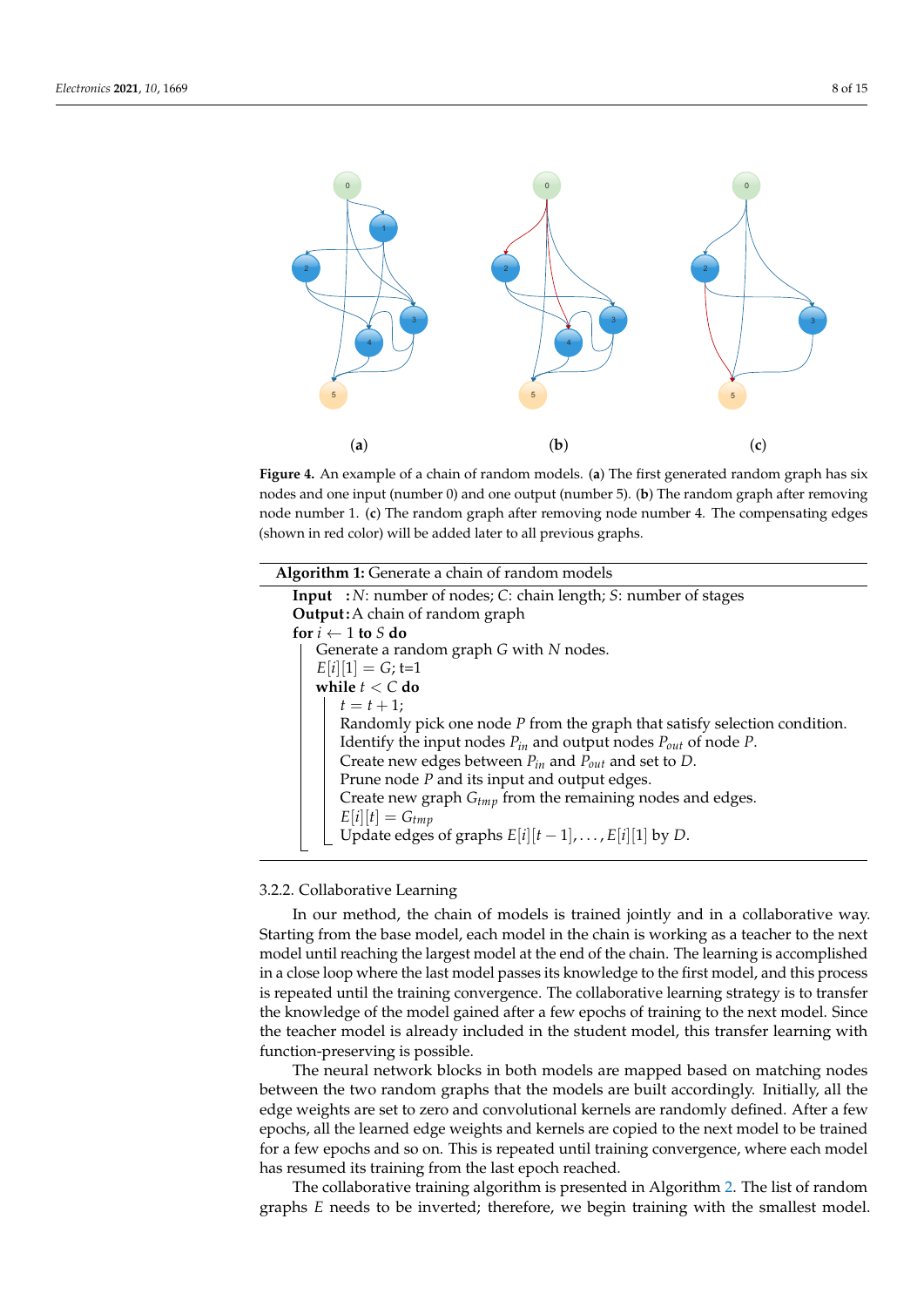The function *MappingNN*(*E*) takes the random graphs and converts them to the neural network models as discussed in Section [3.1.](#page-4-1) Each model is trained for a few epochs and then transfers its weights to the next model. *Ep* is set to five epochs, and the total number of epochs *T* is 60.

**Algorithm 2:** Deep Collaborative Learning

## <span id="page-8-0"></span>3.2.3. Ensemble Model

Training the chain of collaborative deep random models leads to a better and faster converge for each model. However, it tends to make the models produce similar results because of the function-preserving transformations that share all the knowledge learned by one model to the other models. The ensemble model requires a set of diverse models to produce an effective result. Here, we created a set of small chains of models and combine them together. Each minimum chain contained three models that were trained collaboratively using the DCL method.

This strategy significantly improved the ensemble performance of the chains of random models. Each model had a softmax layer to produce the probability output of each class. The last step was combining the output of all models in the chain to produce the final decision. Many combination techniques can be used, such as sum rule, product rule, majority voting, and stacking. Here, we compare sum rule, product rule, and majority voting, as these methods have no parameters and do not require any further training. The product rule is multiplying the output probabilities of each model.

$$
\prod_{i}^{M} f(z_i) \tag{6}
$$

where *M* is the total number of models in the ensemble. The sum rule has a more relaxed behavior by taking the sum instead of the multiplication.

$$
\sum_{i}^{M} f(z_i) \tag{7}
$$

The majority voting is similar to the sum rule, but it adds a vote to each class based on the model prediction.

$$
\sum_{i}^{M} v_i \tag{8}
$$

where  $v_i$  is a binary vector that contains 1 to the chosen class by the model and zero otherwise. It is hard voting as no final probability is computed for each class.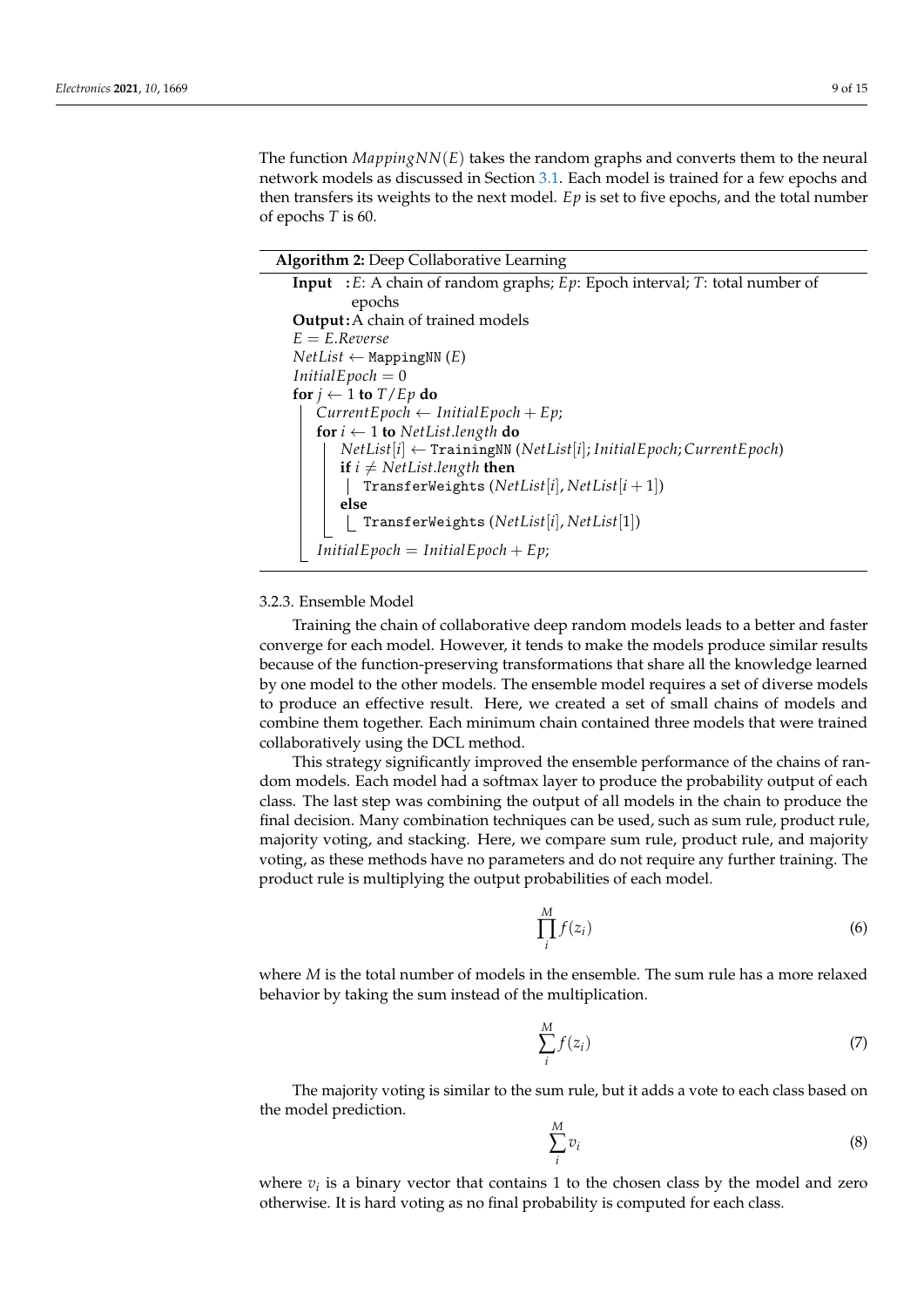# <span id="page-9-0"></span>**4. Results and Discussion**

#### *4.1. Datasets & Implementation Details*

The proposed method is evaluated on 3 datasets for image classification: CIFAR-10, CIFAR-100, and TinyImageNet. CIFAR-10 and CIFAR-100 datasets consist of 50K training images and 10K testing images associated with 10 and 100 class labels, respectively. Each image is in RGB format and has a dimension of  $32 \times 32$  pixels. TinyImageNet classification [\[31\]](#page-14-5) is similar to the classification challenge of the ImageNet [\[32\]](#page-14-6) with 200 classes for training. Each class has 500 training images. TinyImageNet includes 100K training images and 10K testing images. The images are colored with dimensions of  $64 \times 64$  pixels.

For all datasets, we used the same experimental settings as follows. We set the minibatch size to 100, the total number of epochs to 60, and the initial learning rate to 0.1. The learning rate dropped by 0.1 every 20 epochs. The data augmentation is utilized by including horizontal flips, randomly shift images horizontally and vertically, and randomly rotate images. We run the experiments five times and report the best result.

## *4.2. Results on CIFAR-10, CIFAR-100, and TinyImageNet*

We conducted several experiments to compare between training the generated chain of models with and without deep collaborative learning. We evaluated the proposed method as a knowledge distillation model and compared it with the state-of-the-art-methods. We also compared our collaborative learning method with the MotherNets method [\[16\]](#page-13-12), and finally, the proposed method was assessed as an ensemble model.

In the first experiment, a chain of three models was defined by iteratively pruning one node from each stage of the initial generated random graphs as described in Algorithm [1.](#page-7-0) Each model had two stages with 16 initial nodes, and the number of filters was increased by a factor of 3. The first and the second row in Table [1](#page-9-1) report the results when the chain of models trained independently and with the DCL. The first model (i.e., number 1) in the chain refers to the smallest model and the last model (i.e., number 3) refers to the largest model in terms of the number of nodes.

|                 | <b>CIFAR-10</b> |       |       |              | CIFAR-100      |       | TinyImageNet |       |       |  |
|-----------------|-----------------|-------|-------|--------------|----------------|-------|--------------|-------|-------|--|
|                 |                 |       | 3     | $\mathbf{1}$ | $\overline{2}$ | -3    | 1            |       |       |  |
| Independent     | 93.84           | 94.13 | 93.88 | 76.12        | 75.44          | 75.55 | 57.59        | 57.18 | 57.49 |  |
| DCL.            | 95.28           | 95.24 | 95.38 | 76.98        | 77.05          | 77.02 | 60.54        | 60.42 | 60.79 |  |
| MotherNets [16] | 93.85           | 93.58 | 94.08 | 76.73        | 76.17          | 74.95 | 57.40        | 56.51 | 57.63 |  |

<span id="page-9-1"></span>**Table 1.** A comparison between independent training, MotherNets, and DCL between models on CIFAR-10, CIFAR-100, and TinyImageNet.

The proposed collaborative learning significantly improved the performance of each model in the chain compared to the individual training of each model. DCL improved the average accuracy of each model by 1.35%, 1.31%, and 3.16% on CIFAR-10, CIFAR-100, and TinyImageNet, respectively. For example, the third model in the chain had an accuracy of 95.38%, 77.02%, and 60.79% on CIFAR-10, CIFAR-100, and TinyImageNet, respectively, compared to 93.88%, 75.55%, and 57.49% for the independent training.

Next, we compared between the DCL and the MotherNets [\[16\]](#page-13-12) as shown in Table [1](#page-9-1) rows 2 and 3. In MotherNets, the first model was fully trained and considered as the mother model so that it transfered its learning to the rest of the models. The DCL had a significant improvement over MotherNets. For example, the accuracy of the second model in that chain was 95.24%, 77.05%, and 60.42% on CIFAR-10, CIFAR-100, and TinyImageNet, respectively, compared to 93.58%, 76.17%, and 56.51% using MotherNets. The MotherNets models had a limited improvement compared with the independent training.

To show the advantage of the proposed method as a model distillation, we trained a chain of six models based on two random graphs (i.e., one per stage) of 16 nodes on CIFAR-10 and CIFAR-100 as shown in Table [2.](#page-10-0) The smallest model (i.e., model no. 1) had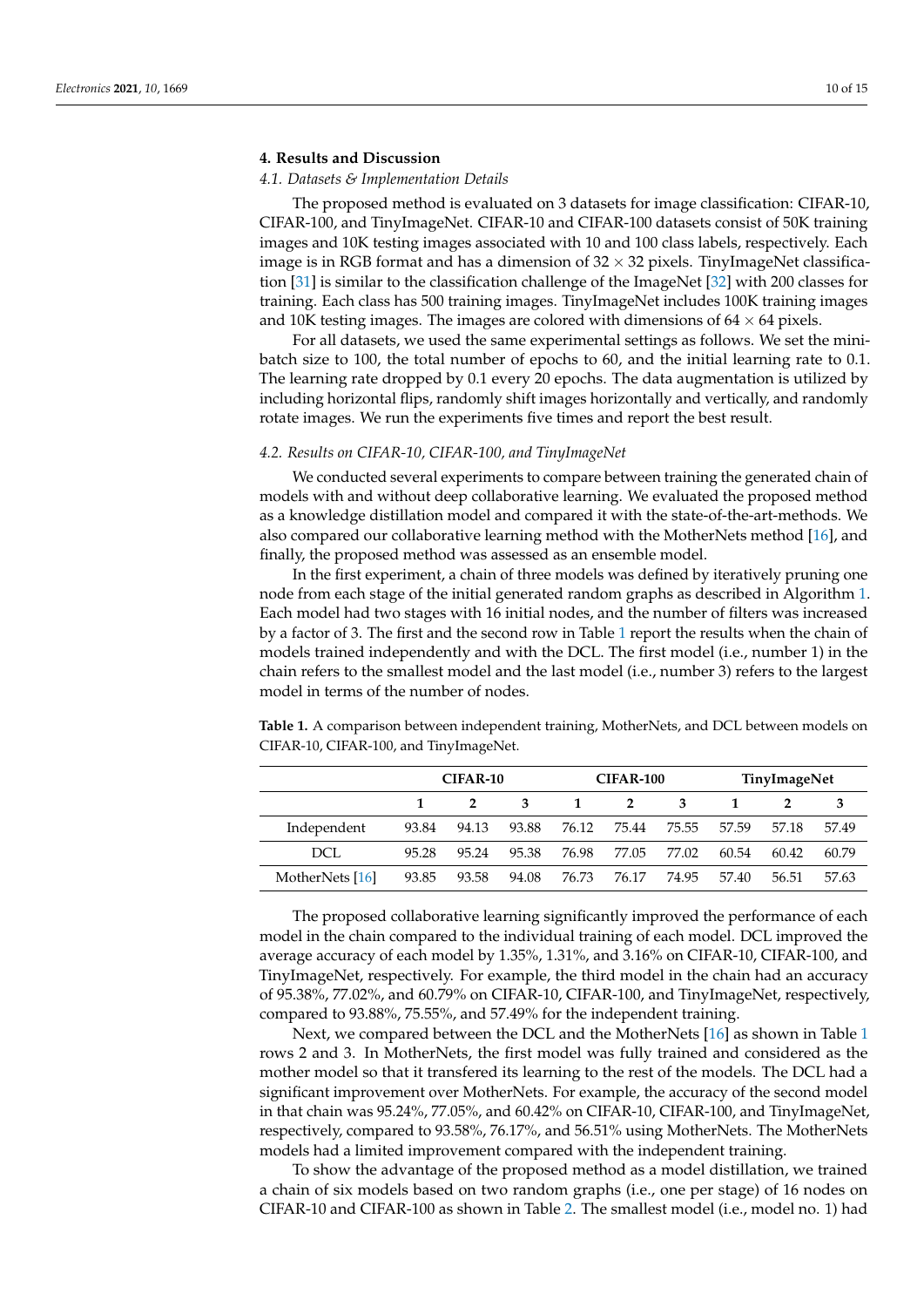34% fewer parameters and approximated floating-point operations (FLOPS) compared with the largest model (i.e., model no. 6).

The DCL demonstrated significant improvement in the accuracy of each model. For CIFAR-10, The accuracy of models 1, 2, and 6 using the DCL was 94.81%, 94.99%, and 95.10% compared to 93.73%, 94.00%, and 93.80% for the independent training models. The accuracy difference between the first and the last model in the DCL trained chain was only 0.29% with 34% less in the number of parameters of the first model compared to the last model. While the accuracy difference between the second and the last model was 0.11%, and the second model had 31% less in the number of parameters.

DCL showed a significant advantage as a model distillation by transferring the knowledge between models with different sizes of parameters. For CIFAR-100, The DCL models 1, 2, and 6 had an accuracy of 76.96%, 77.10%, and 77.45% compared to 74.78%, 74.52%, and 75.44% using the independent training of each model. The accuracy difference between the first and the last model and between the second and the last model was 0.49% and 0.35%, respectively.

**CIFAR-10 CIFAR-100 Models Parameters FLOPS Independent DCL Independent DCL** 1 41 $M$  7.35 × 10<sup>8</sup> 93.73 94.81 74.78 76.96 2 43 $M$   $8.24 \times 10^8$  94.00 94.99 74.52 77.10

<span id="page-10-0"></span>**Table 2.** Evaluation of DCL and independent training on CIFAR-10 and CIFAR-100 using a chain of six random models.

The proposed method was compared to three knowledge distillation methods; DML [\[12\]](#page-13-10), AvgMKD [\[27\]](#page-14-1), and AMTML-KD [\[14\]](#page-13-22) as shown in Table [3.](#page-11-0) Each method was used to train three student models on the CIFAR-10, CIFAR-100, and TinyImageNet datasets. DML trained three student networked collaboratively to learn with each other and without using any teacher models. AvgMKD and AMTML-KD used three teacher models based on ResNet, VGG-19, and DenseNet. Table [3](#page-11-0) reports the accuracy difference before and after using the knowledge distillation method.

The performance of the proposed method outperformed other state-of-the-art methods. On CIFAR-10, the proposed DCL method increased the accuracy of student model 1, 2 and 3 by 1.44%, 1.11%, and 1.50%, respectively, compared to 0.41%, 0.23%, and 0.05% for DML, 0.72%, 0.61%, and 0.35% for AvgMKD, and 1.35%, 1.18%, and 0.99% for AMTML-KD. On CIFAR-100, The DCL method achieved an average improvement of 1.31% compared to 0.37%, 0.78%, and 1.53% for DML, AvgMKD, and AMTML-KD, respectively. The AMTML-KD was slightly better than the DCL for the first student model only. On TinyImageNet, The DCL method significantly improved the performance of all student models. The average accuracy difference of DCL was 3.16% compared to 0.47%, 0.75%, and 1.42% for DML, AvgMKD, and AMTML-KD, respectively.

|        |                   |                      | CIFAR-10    |            | <b>CIFAR-100</b> |            |  |
|--------|-------------------|----------------------|-------------|------------|------------------|------------|--|
| Models | <b>Parameters</b> | <b>FLOPS</b>         | Independent | <b>DCL</b> | Independent      | <b>DCL</b> |  |
|        | 41 M              | $7.35 \times 10^8$   | 93.73       | 94.81      | 74.78            | 76.96      |  |
| 2      | 43M               | $8.24 \times 10^8$   | 94.00       | 94.99      | 74.52            | 77.10      |  |
| 3      | 47 M              | $9.12 \times 10^8$   | 93.81       | 94.99      | 75.14            | 77.64      |  |
| 4      | 52M               | $9.48 \times 10^8$   | 93.73       | 94.89      | 75.50            | 77.53      |  |
| 5      | 57M               | $1.03 \times 10^{9}$ | 94.19       | 95.12      | 75.48            | 77.38      |  |
| 6      | 62M               | $1.12 \times 10^{9}$ | 93.80       | 95.10      | 75.44            | 77.45      |  |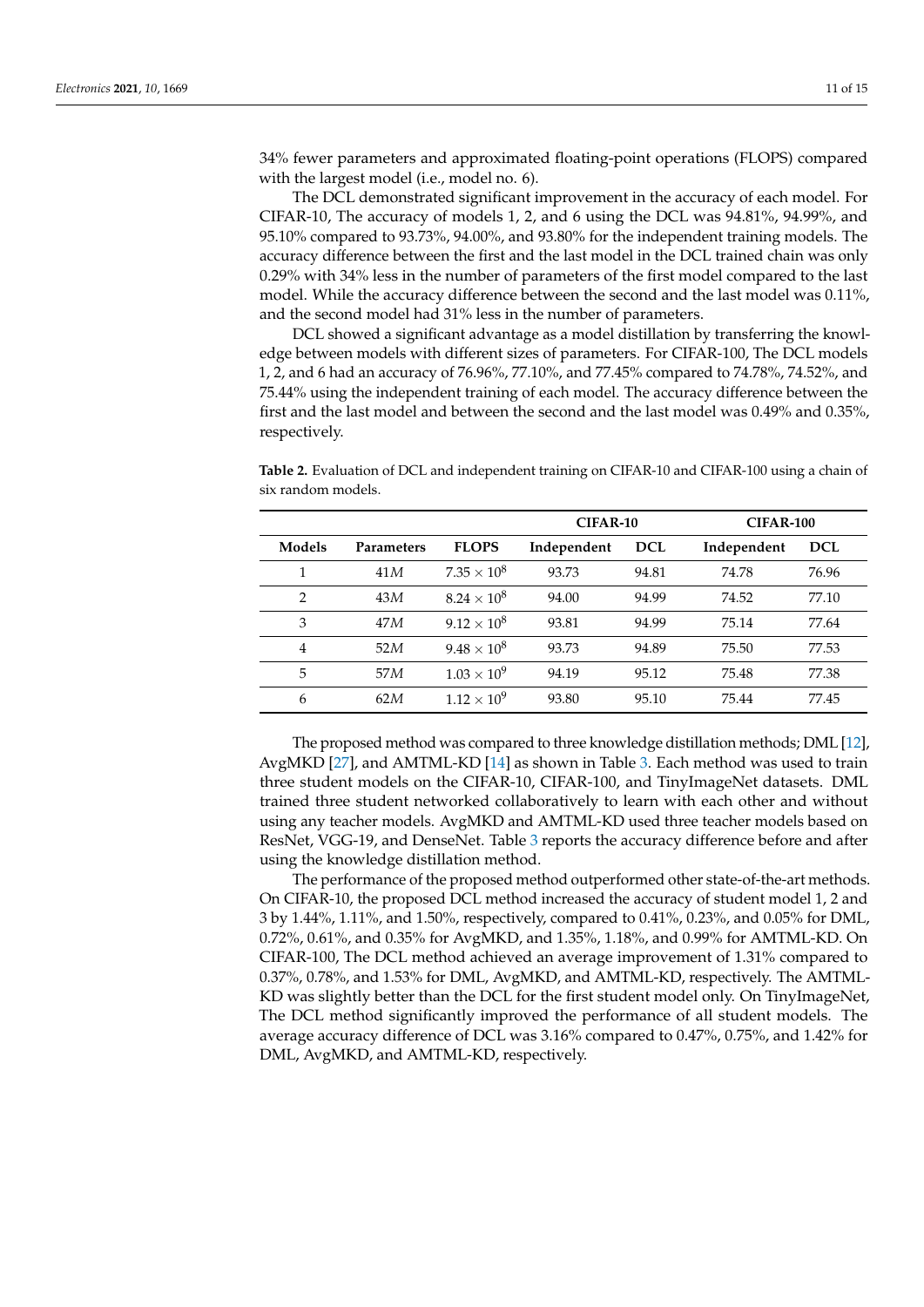|                 |      | CIFAR-10 |      |      | <b>CIFAR-100</b> |      |      | TinyImageNet   |      |  |
|-----------------|------|----------|------|------|------------------|------|------|----------------|------|--|
|                 |      |          | 3    | 1    | $\overline{2}$   | 3    |      | $\overline{2}$ | 3    |  |
| DCL             | 1.44 | 1.11     | 1.5  | 0.86 | 1.61             | 1.47 | 2.95 | 3.24           | 3.30 |  |
| <b>DML</b> [12] | 0.41 | 0.23     | 0.05 | 0.30 | 0.37             | 0.44 | 0.68 | 0.33           | 0.40 |  |
| AvgMKD[27]      | 0.72 | 0.61     | 0.35 | 0.95 | 0.71             | 0.69 | 0.93 | 0.68           | 0.65 |  |
| AMTML-KD [14]   | 1.35 | 1.18     | 0.99 | 1.70 | 1.56             | 1.34 | 1.57 | 1.40           | 1.30 |  |

<span id="page-11-0"></span>**Table 3.** A comparison between state-of-the-art distillation methods and DCL on CIFAR-10, CIFAR-100, and TinyImageNet. The values denote the accuracy difference between the baseline model and the distillation model.

The ensemble model was tested using different combination techniques: sum rule (SR), product rule (PR), and majority voting (MV), as shown in Table [4.](#page-11-1) Two chains of random models were trained independently and using DCL. These chains were based on a random graph of eight nodes and contained two stages. The increasing factor of filters was set to 2 for the first chain and 3 for the second one. The PR and SR showed better performance compared to MV.

For example, the results of the ensemble using PR of DCL models were 62.48%, 76.70%, and 94.76% on CIFAR-10, CIFAR-100, and TinyImageNet, respectively, compared to 62.19%, 76.42%, and 94.69% for using SR and 60.47%, 75.48%, and 94.51% for using MV. Here, we used PR to report the results of the ensemble model. The accuracy of the ensemble of models trained independently (94.16%, 76.66%, and 60.56% on CIFAR-10, CIFAR-100, and TinyImageNet, respectively) was much higher than each model in the chain (the best results were 93.87%, 74.53%, and 58.77%).

These results indicate that a small change in the model architecture improved the diversity between the models and, therefore, the ensemble accuracy. The ensemble of DCL models demonstrated better performance compared with the ensemble of independent models. The results of the DCL ensemble on CIFAR-10, CIFAR-100, and TinyImageNet were 94.76%, 76.70%, and 62.48% compared to 94.16%, 76.66%, and 60.56% for the ensemble of independent training models. Table [4](#page-11-1) also shows the accuracy of each individual model with and without DCL. The collaborative learning of a small set of models significantly enhanced the accuracy of each model over the independent training.

<span id="page-11-1"></span>

|  |  |  |  | Table 4. A comparison of an ensemble of DCL models and independent models on CIFAR-10, CIFAR-100, and TinyImageNet. |
|--|--|--|--|---------------------------------------------------------------------------------------------------------------------|
|--|--|--|--|---------------------------------------------------------------------------------------------------------------------|

|              |             | <b>Chain of Models 1</b> |       | <b>Chain of Models 2</b> |       |              |       |       |           |           |
|--------------|-------------|--------------------------|-------|--------------------------|-------|--------------|-------|-------|-----------|-----------|
|              |             |                          | 2     | 3                        |       | $\mathbf{2}$ | 3     | MV    | <b>SR</b> | <b>PR</b> |
| CIFAR-10     | Independent | 92.40                    | 92.89 | 93.37                    | 93.64 | 93.08        | 93.87 | 94.19 | 94.24     | 94.16     |
|              | DCL         | 93.54                    | 94.11 | 93.92                    | 94.13 | 94.64        | 94.46 | 94.51 | 94.69     | 94.76     |
| CIFAR-100    | Independent | 71.31                    | 72.50 | 72.65                    | 74.53 | 74.11        | 74.48 | 76.19 | 76.55     | 76.66     |
|              | DCL         | 72.54                    | 73.22 | 73.26                    | 75.21 | 75.74        | 75.44 | 75.48 | 76.42     | 76.70     |
| TinyImageNet | Independent | 53.04                    | 54.14 | 55.47                    | 56.98 | 57.73        | 58.77 | 59.88 | 60.65     | 60.56     |
|              | DCL         | 56.6                     | 57.65 | 57.63                    | 60.36 | 60.85        | 60.36 | 60.47 | 62.19     | 62.48     |

In the next experiment, we examined a different number of models to form an ensemble on CIFAR-10, CIFAR-100, and TinyImageNet, and we report the ensemble accuracy of the independent training and DCL in Table [5.](#page-12-1) The ensemble of DCL models was significantly higher than the independent training of models on the CIFAR-10, and TinyImageNet datasets. The models in the ensemble were created by changing the number of nodes, the number of filters, and/or the number of stages.

We started with a simple configuration of the ensemble by setting the number of stages to 2, the number of nodes to 8, and the increasing factor of filters to 2. Then, we gradually changed these parameters to increase the number of models in the ensemble.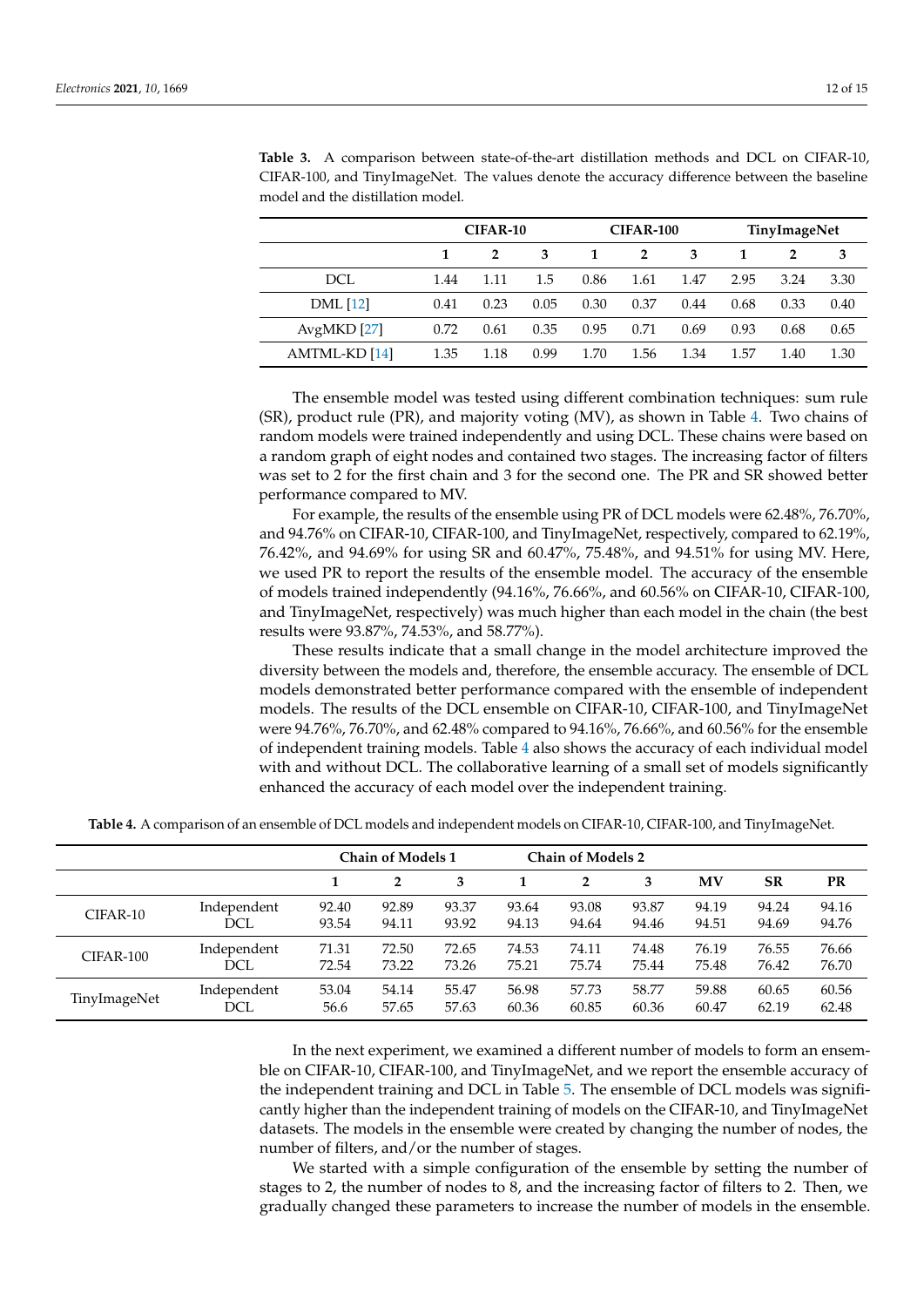The increasing factor of filters was altered between 2 and 3. The number of nodes was increased to 16 and 32, and later the number of stages was set to 3. Note, each configuration resulted in three models that were trained collaboratively using DCL.

On CIFAR-10, the best result of DCL was reached with an ensemble of 18 models (95.84%) compared to the independent training (94.82%). On CIFAR-100, the accuracy of an ensemble of 15, 18, and 21 DCL models was 79.31%, 79.57%, and 79.71%, respectively. For the independent training, the ensemble accuracy was 78.12%, 78.28%, and 78.19%, respectively.

On TinyImageNet, the DCL significantly improved the accuracy of the ensemble. The accuracy of an ensemble of 9, 15, and 21 DCL models was 63.55%, 65.08%, and 66.39% compared to 61.18%, 61.90%, and 62.02% for the independent training, respectively. Figure [5](#page-12-2) shows the training and validation accuracy on CIFAR-10 of the ensemble of six independent training and DCL models (using 32 nodes). DCL had significantly better accuracy for training and validation and converged faster than independent training.

<span id="page-12-1"></span>**Table 5.** Evaluation of different sizes of DCL model ensembles on CIFAR-10, CIFAR-100, and TinyImageNet.

|              |             | <b>Number of Models</b> |       |       |       |       |       |  |  |
|--------------|-------------|-------------------------|-------|-------|-------|-------|-------|--|--|
|              |             | 6                       | 9     | 12    | 15    | 18    | 21    |  |  |
| CIFAR-10     | Independent | 94.16                   | 94.63 | 94.75 | 94.83 | 94.82 | 94.77 |  |  |
|              | DCL         | 94.76                   | 95.18 | 95.47 | 95.60 | 95.84 | 95.77 |  |  |
| CIFAR-100    | Independent | 76.66                   | 77.46 | 77.90 | 78.12 | 78.28 | 78.19 |  |  |
|              | DCL         | 76.70                   | 77.67 | 78.81 | 79.31 | 79.57 | 79.71 |  |  |
| TinyImageNet | Independent | 60.56                   | 61.18 | 61.70 | 61.90 | 61.64 | 62.02 |  |  |
|              | DCL         | 62.48                   | 63.55 | 64.77 | 65.08 | 65.04 | 66.39 |  |  |

<span id="page-12-2"></span>

**Figure 5.** Training and validation accuracy of the ensemble of six independent training and DCL models on CIFAR-10.

#### <span id="page-12-0"></span>**5. Conclusions**

We presented a deep collaborative method for training a chain of randomly wired neural networks to improve the performance of each model. The proposed method can be used to produce a strong ensemble model and to achieve a robust knowledge distillation. We created a large randomly wired deep learning model based on a random graph and iteratively pruning nodes to create a chain of function-preserving models. The chain of models was trained collaboratively by using transfer learning.

The proposed training method resulted in the smallest model in the chain having a similar performance to the largest model. The proposed method was evaluated on the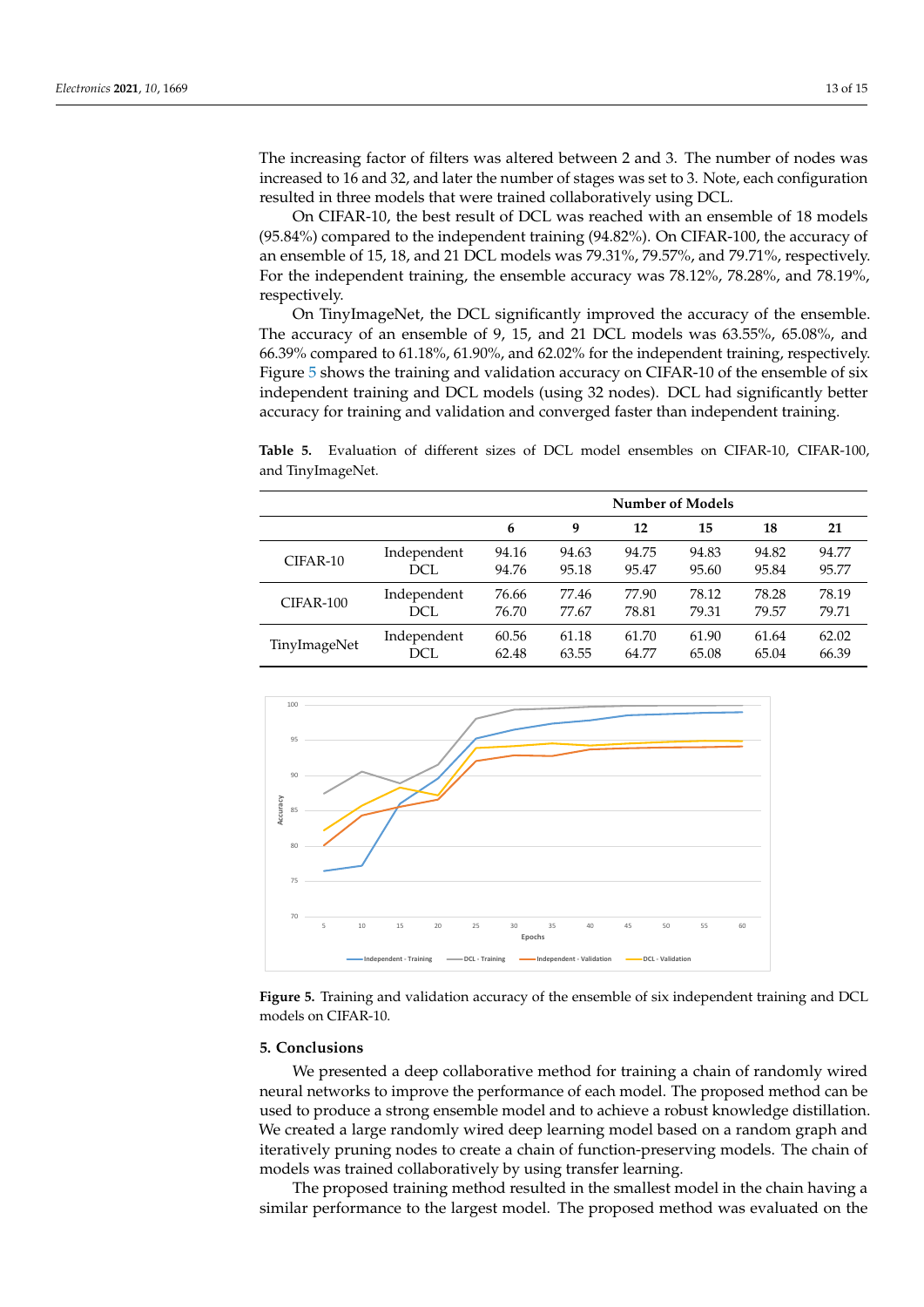CIFAR-10, CIFAR-100, and TinyImageNet datasets. The experimental results showed the effectiveness of the proposed method as a model distillation and an ensemble model. In the future, we will extend our method to other recognition tasks and explore more training techniques and design patterns that may lead to more powerful networks.

**Author Contributions:** Conceptualization, E.E. and X.X.; methodology, E.E.; software, E.E.; validation, E.E.; formal analysis, X.X.; investigation, E.E.; resources, X.X.; data curation, X.X.; writing original draft preparation, E.E. and X.X.; writing—review and editing, E.E. and X.X.; visualization, E.E. and X.X.; supervision, X.X.; project administration, X.X.; funding acquisition, E.E. and X.X. Both authors have read and agreed to the published version of the manuscript.

Funding: This research is funded by the *Sêr* Cymru COFUND Fellowship.

**Data Availability Statement:** The CIFAR-10 and CIFAR-100 datasets used in this paper are openly available and can be found here [https://www.cs.toronto.edu/~kriz/cifar.html.](https://www.cs.toronto.edu/~kriz/cifar.html) The TinyImageNet dataset can also be downloaded from [http://cs231n.stanford.edu/tiny-imagenet-200.zip.](http://cs231n.stanford.edu/tiny-imagenet-200.zip)

**Conflicts of Interest:** The authors declare no conflict of interest.

#### **References**

- <span id="page-13-0"></span>1. Szegedy, C.; Liu, W.; Jia, Y.; Sermanet, P.; Reed, S.; Anguelov, D.; Erhan, D.; Vanhoucke, V.; Rabinovich, A. *Going Deeper with Convolutions*; CVPR: Boston, MA, USA, 2015; pp. 1–9.
- 2. Simonyan, K.; Zisserman, A. *Very Deep Convolutional Networks for Large-Scale Image Recognition*; ICLR: San Diego, CA, USA, 2015.
- <span id="page-13-1"></span>3. He, K.; Zhang, X.; Ren, S.; Sun, J. *Deep Residual Learning for Image Recognition*; CVPR: Las Vegas, NV, USA, 2016; pp. 770–778.
- <span id="page-13-2"></span>4. Huang, G.; Liu, Z.; Van Der Maaten, L.; Weinberger, K.Q. *Densely Connected Convolutional Networks*; CVPR: Honolulu, HI, USA, 2017; pp. 4700–4708.
- <span id="page-13-3"></span>5. Wistuba, M.; Rawat, A.; Pedapati, T. A survey on neural architecture search. *arXiv* **2019**, arXiv:1905.01392.
- <span id="page-13-4"></span>6. Xie, S.; Kirillov, A.; Girshick, R.; He, K. *Exploring Randomly Wired Neural Networks for Image Recognition*; ICCV: Seoul, Korea, 2019; pp. 1284–1293.
- <span id="page-13-5"></span>7. Lee, S.; Purushwalkam, S.; Cogswell, M.; Crandall, D.; Batra, D. Why M heads are better than one: Training a diverse ensemble of deep networks. *arXiv* **2015**, arXiv:1511.06314.
- <span id="page-13-6"></span>8. Szegedy, C.; Vanhoucke, V.; Ioffe, S.; Shlens, J.; Wojna, Z. *Rethinking the Inception Architecture for Computer Vision*; CVPR: Las Vegas, NV, USA, 2016; pp. 2818–2826. [\[CrossRef\]](http://doi.org/10.1109/CVPR.2016.308)
- <span id="page-13-7"></span>9. Hinton, G.; Vinyals, O.; Dean, J. Distilling the knowledge in a neural network. *arXiv* **2015**, arXiv:1503.02531.
- <span id="page-13-8"></span>10. Chen, T.; Goodfellow, I.; Shlens, J. Net2net: Accelerating learning via knowledge transfer. *arXiv* **2015**, arXiv:1511.05641.
- <span id="page-13-9"></span>11. Wei, T.; Wang, C.; Rui, Y.; Chen, C.W. *Network Morphism*; ICML: New York City, NY, USA, 2016; pp. 564–572.
- <span id="page-13-10"></span>12. Zhang, Y.; Xiang, T.; Hospedales, T.M.; Lu, H. *Deep Mutual Learning*; CVPR: Salt Lake City, UT, USA, 2018; pp. 4320–4328.
- <span id="page-13-23"></span>13. Song, G.; Chai, W. *Collaborative Learning for Deep Neural Networks*; NIPS: Montreal, QC, Canada, 2018; pp. 1832–1841.
- <span id="page-13-22"></span>14. Liu, Y.; Zhang, W.; Wang, J. Adaptive multi-teacher multi-level knowledge distillation. *Neurocomputing* **2020**, *415*, 106–113. [\[CrossRef\]](http://dx.doi.org/10.1016/j.neucom.2020.07.048)
- <span id="page-13-11"></span>15. Guo, Q.; Wang, X.; Wu, Y.; Yu, Z.; Liang, D.; Hu, X.; Luo, P. *Online Knowledge Distillation via Collaborative Learning*; CVPR: Seattle, WA, USA, 2020.
- <span id="page-13-12"></span>16. Wasay, A.; Hentschel, B.; Liao, Y.; Chen, S.; Idreos, S. Mothernets: Rapid Deep Ensemble Learning. In Proceedings of the Conference on Machine Learning and Systems (MLSys), Austin, TX, USA, 2–4 March 2020.
- <span id="page-13-13"></span>17. Srivastava, N.; Hinton, G.; Krizhevsky, A.; Sutskever, I.; Salakhutdinov, R. Dropout: A simple way to prevent neural networks from overfitting. *J. Mach. Learn. Res.* **2014**, *15*, 1929–1958.
- <span id="page-13-14"></span>18. Wan, L.; Zeiler, M.; Zhang, S.; Le Cun, Y.; Fergus, R. *Regularization of Neural Networks Using Dropconnect*; ICML: Atlanta, GA, USA, 2013; pp. 1058–1066.
- <span id="page-13-15"></span>19. Huang, G.; Sun, Y.; Liu, Z.; Sedra, D.; Weinberger, K.Q. *Deep Networks with Stochastic Depth*; ECCV: Amsterdam, The Netherlands, 2016; pp. 646–661.
- <span id="page-13-16"></span>20. Huang, G.; Li, Y.; Pleiss, G.; Liu, Z.; Hopcroft, J.E.; Weinberger, K.Q. Snapshot ensembles: Train 1, get m for free. *arXiv* **2017**, arXiv:1704.00109.
- <span id="page-13-17"></span>21. Romero, A.; Ballas, N.; Kahou, S.E.; Chassang, A.; Gatta, C.; Bengio, Y. Fitnets: Hints for thin deep nets. *arXiv* **2014**, arXiv:1412.6550.
- <span id="page-13-18"></span>22. Tian, Y.; Krishnan, D.; Isola, P. Contrastive representation distillation. *arXiv* **2019**, arXiv:1910.10699.
- <span id="page-13-19"></span>23. Balan, A.K.; Rathod, V.; Murphy, K.P.; Welling, M. *Bayesian Dark Knowledge*; NIPS: Montreal, QC, Canada, 2015; pp. 3438–3446.
- <span id="page-13-20"></span>24. Yuan, L.; Tay, F.E.; Li, G.; Wang, T.; Feng, J. Revisit Knowledge Distillation: A Teacher-free Framework. *arXiv* **2019**, arXiv:1909.11723.
- <span id="page-13-21"></span>25. Sau, B.B.; Balasubramanian, V.N. Deep model compression: Distilling knowledge from noisy teachers. *arXiv* **2016**, arXiv:1610.09650.